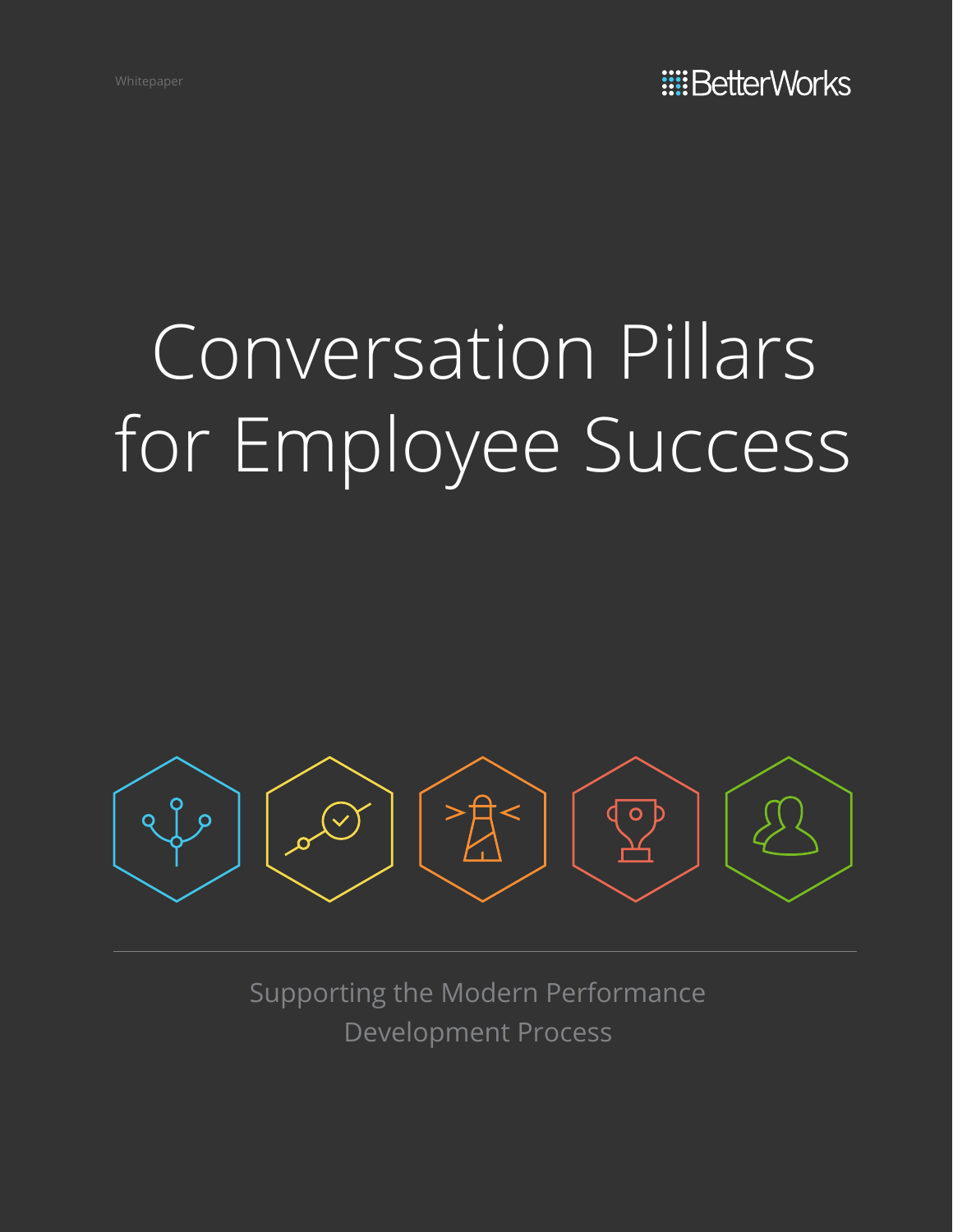### What is Performance Development?

**Breaking with Tradition**

Companies today are increasingly aware that the traditional paradigm of the annual performance review process is broken. Only 12% of respondents to a Deloitte survey indicated that the performance process was highly effective in driving business value<sup>1</sup>, and only 6% of organizations believe their current process for managing performance is worth the time<sup>2</sup>. A Forrester team also concluded that "the typical annual or semi-annual cadence of performance reviews is not frequent enough to meet the changing page of business<sup>3</sup>."

That's where performance development comes in—and its contributions to the workforce can be nothing short of revolutionary. By moving away from the annual review and shifting to ongoing performance conversations, companies can make powerful changes like goal setting as an ongoing and collaborative process; weekly, monthly and quarterly check-ins; goal alignment and transparency across the company and up and down the hierarchy; ongoing mentoring and coaching; and a decoupling of the idea of performance development from evaluation and compensation discussions.

**Only of organizations believe their current process for managing performance is worth the time**  6%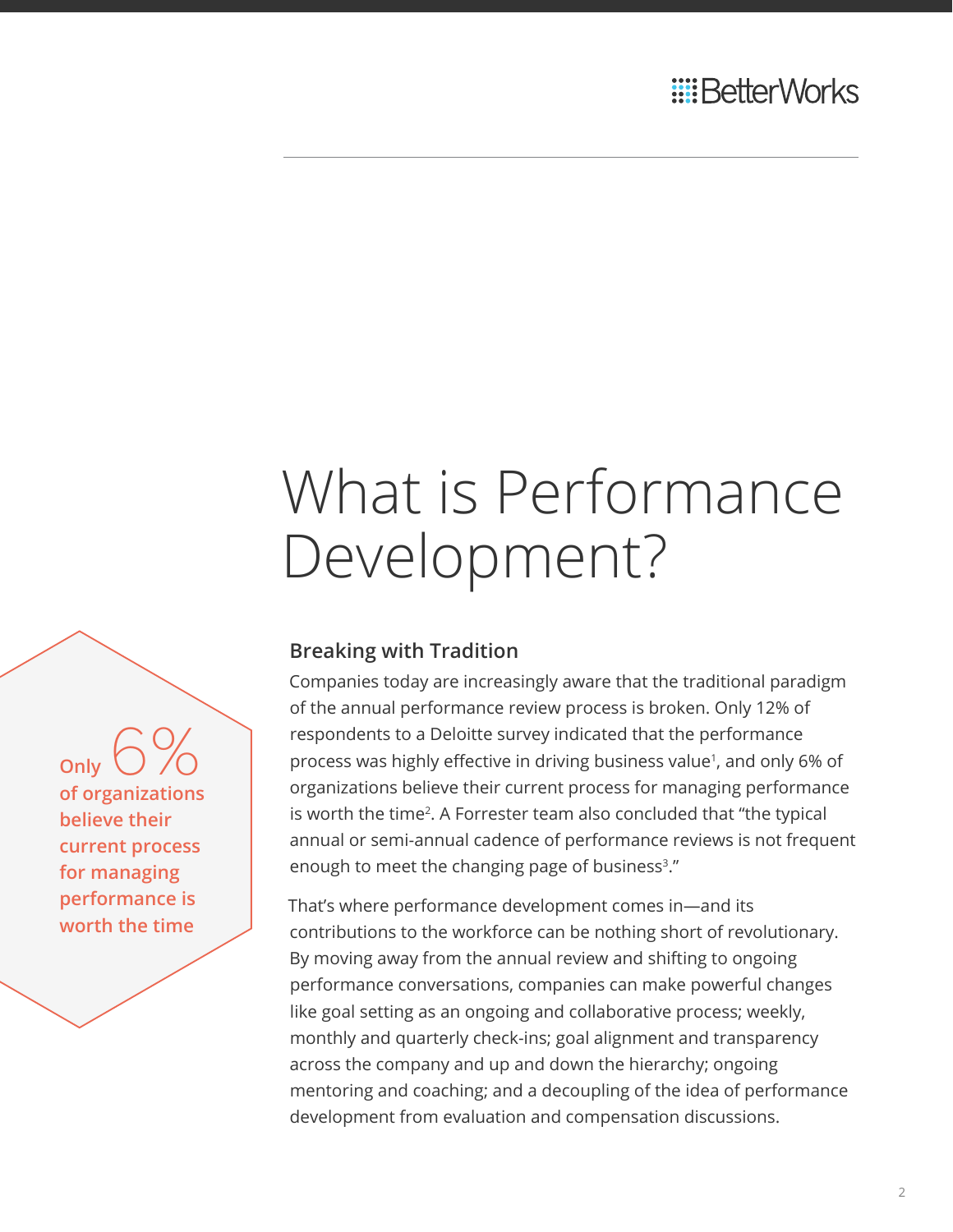#### **The Value of Performance Development**

The concept of performance development advocates goal setting, regular conversations, feedback, mentoring and coaching. Why does that matter? Well, studies show frequent goal reviews improve employee and company performance: Dominican University found individuals are 42% more likely to achieve their goals by writing them down, and that achievement increases a whopping 78% when sharing weekly progress with a friend<sup>4</sup>. In addition, Bersin by Deloitte, Deloitte Consulting LLP, discovered that when companies have employees revise or review their goals on a monthly basis, they're 50% more likely to score in the top quartile of business performance although only 9% of respondents have their employees do so $5$ .



What's more, employees are demanding this new model. Millennials now form more than a third of the workforce<sup>6</sup> —and the number will only continue to grow. Of that contingent, 79% want a boss to be more of a coach or a mentor, and 88% prefer a collaborative work culture over a competitive one<sup>7</sup>. Forty-two percent of Millennials want weekly feedback on their performance<sup>8</sup>, and at least 30% of them say that doing meaningful work is more important than most things in the workplace, including a high-paying salary<sup>9</sup>. **The bottom line: if a company isn't talking to its employees—and listening to them it isn't going to retain them or maximize their productivity.**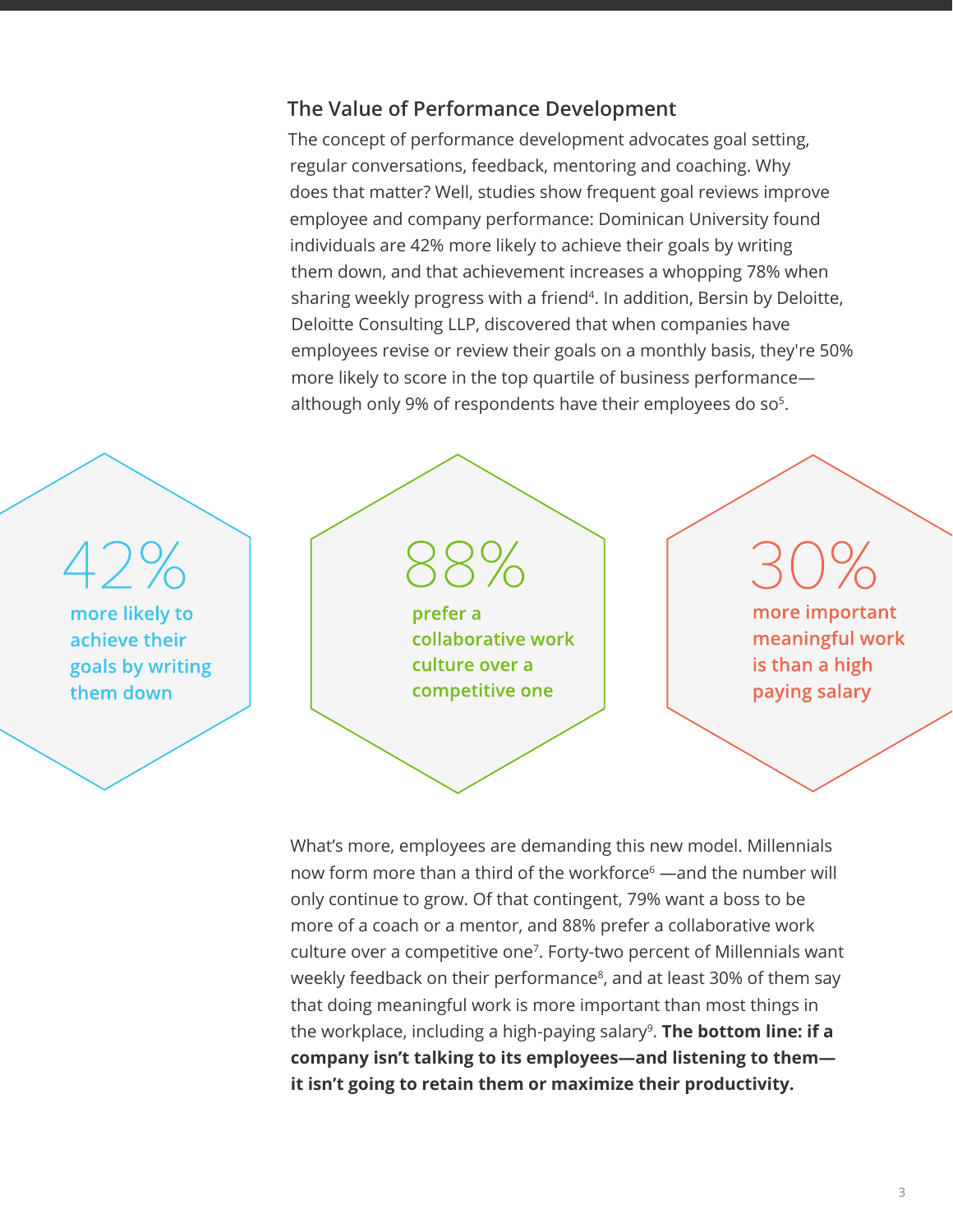#### **Old vs. New Approaches**

Armed with that research, companies are jettisoning their old practices and embracing the new idea of performance development. Simply put, because the workforce and employee expectations are changing, how companies handle performance conversations has to change too.

In the traditional approach, a lengthy, formal goal-setting process starts the annual cycle and feedback occurs infrequently, though it's often perfunctory or avoided entirely. Managers are trained on how to complete steps, leading to a focus on completing the process, rather than on contributing to employee growth. And when the time comes, the yearly review and evaluation process means a huge administrative burden (shown in the chart below) as managers collate information for the year and conduct top-down, often surprise-filled, backward-looking conversations.

Most times, these annual conversations are also weakness-based—along the lines of "here's how you let me down"—because without frequent opportunities for feedback, managers tend to avoid making negative comments until it's unavoidable. In addition, employee development is typically only discussed at the annual review and tends to result in formal training but no real-time learning or coaching.

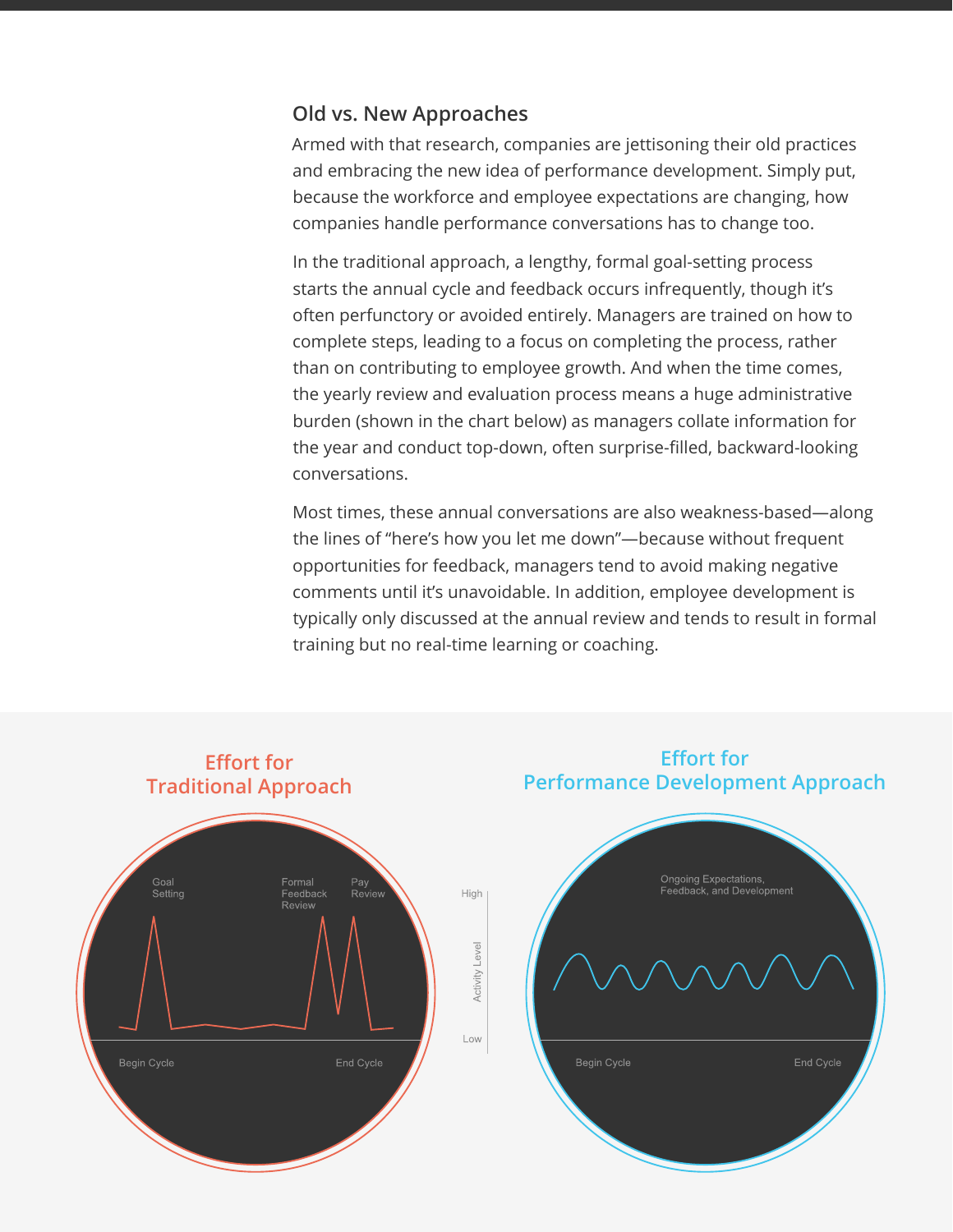With performance development, however, employees develop goals and expectations that are reviewed and revised frequently, as priorities shift. Employees exchange regular, real time, meaningful feedback with managers, peers, direct reports and others, ensuring that personal development and growth are part of the culture. Effort and activity (as seen in the chart above) are more regular and sustained throughout the year, without the high burden at peak times. Because more conversations take place, managers do more coaching than directing and a number of benefits accrue: interactions are more reciprocal or bottom-up, they're more focused on the future and they're more outcomes- and strength-based.

| <b>Traditional Approach</b> |                       |                           | Performance Development Approach |  |
|-----------------------------|-----------------------|---------------------------|----------------------------------|--|
|                             | <b>Hierarchical</b>   |                           | <b>Networked</b>                 |  |
|                             | Directing/autocratic  | Д                         | Coaching/democratic              |  |
|                             | Top-down              | KIX                       | <b>Bottom-up</b>                 |  |
| 圃                           | Process-focused       |                           | Outcome-focused                  |  |
|                             | <b>Measuring</b>      | $\boldsymbol{\mathsf{Q}}$ | Improving                        |  |
|                             | Annual cycle feedback | *意                        | <b>Continuous feedback</b>       |  |
|                             | Weakness-based        | Œ                         | Strength-based                   |  |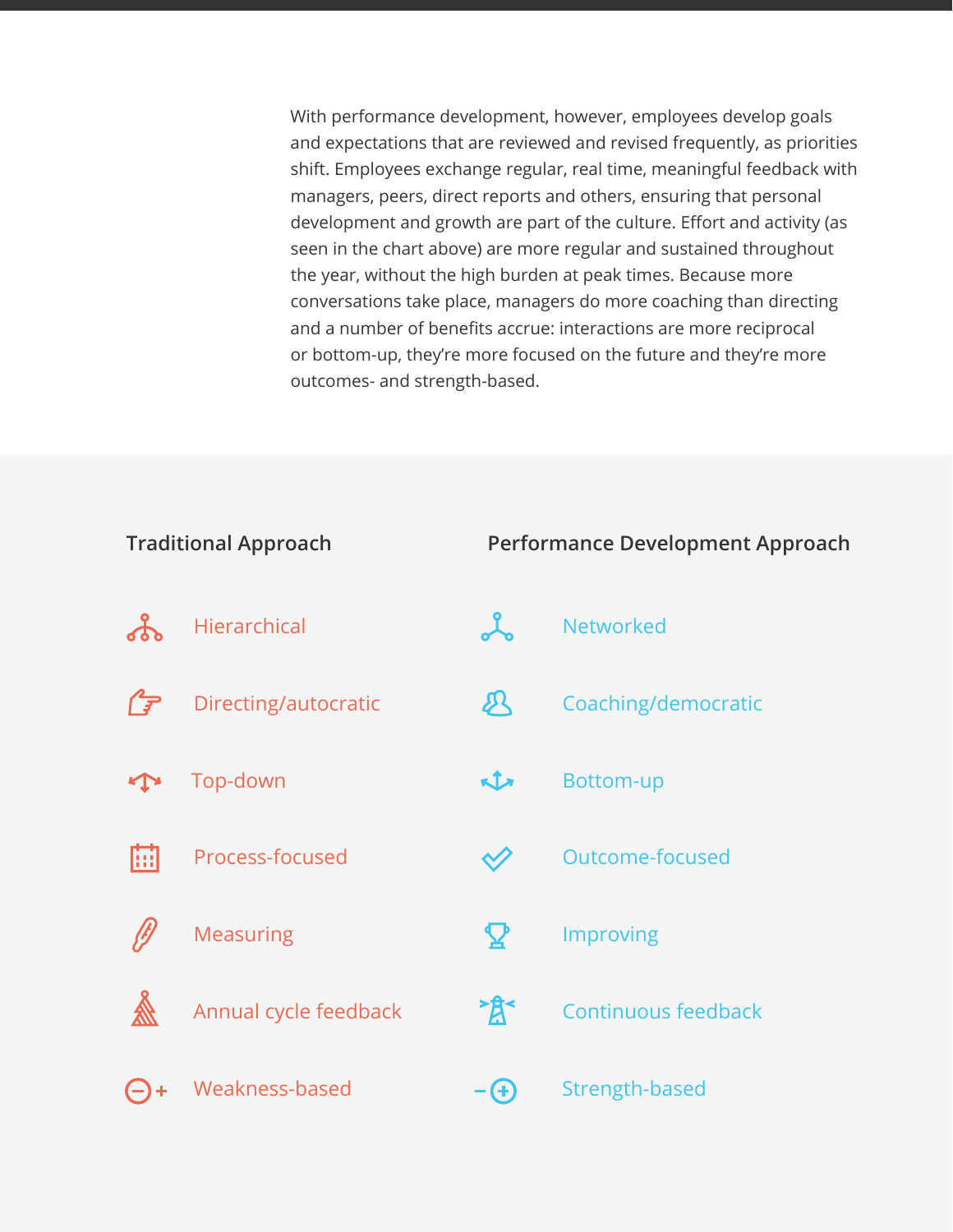#### **How Does Performance Development Happen?**

While it's hard to find many companies who would argue against the performance development approach, for some, taking it on is akin to heading into the wilderness without a map. How do they make work more meaningful and get employees more engaged? Goal Science® tells us the answer is a company-wide commitment to setting connected, supported, adaptable, progress-based and aspirational goals, plus a set of ongoing conversations.

In essence, performance development is goal setting plus these conversations. Below is a closer look at the who-what-how of each type of discussion, aimed at giving organizations an understanding and template for each, as well as a sense of how they fit into the big picture.

## Conversation Types

The following conversation types are the result of years of experience working with hundreds of enterprises on how to manage ongoing performance development. The key here is to understand the structure and the purpose of each conversation type and to tailor them to the specific organization's needs. They can be called conversations, updates, check-ins, sync-ups or whatever the organization prefers. Separate conversations can be combined into one meeting — such as combining two-way feedback and coaching with career growth — or have their cadence changed, holding them more or less frequently. What's important is the fact that they're easy, quick and yet structured. It's also key that they're standardized across an organization, predictable and actually take place.





Ongoing Progress Updates



Two-way Feedback and Coaching







**Performance** Reviews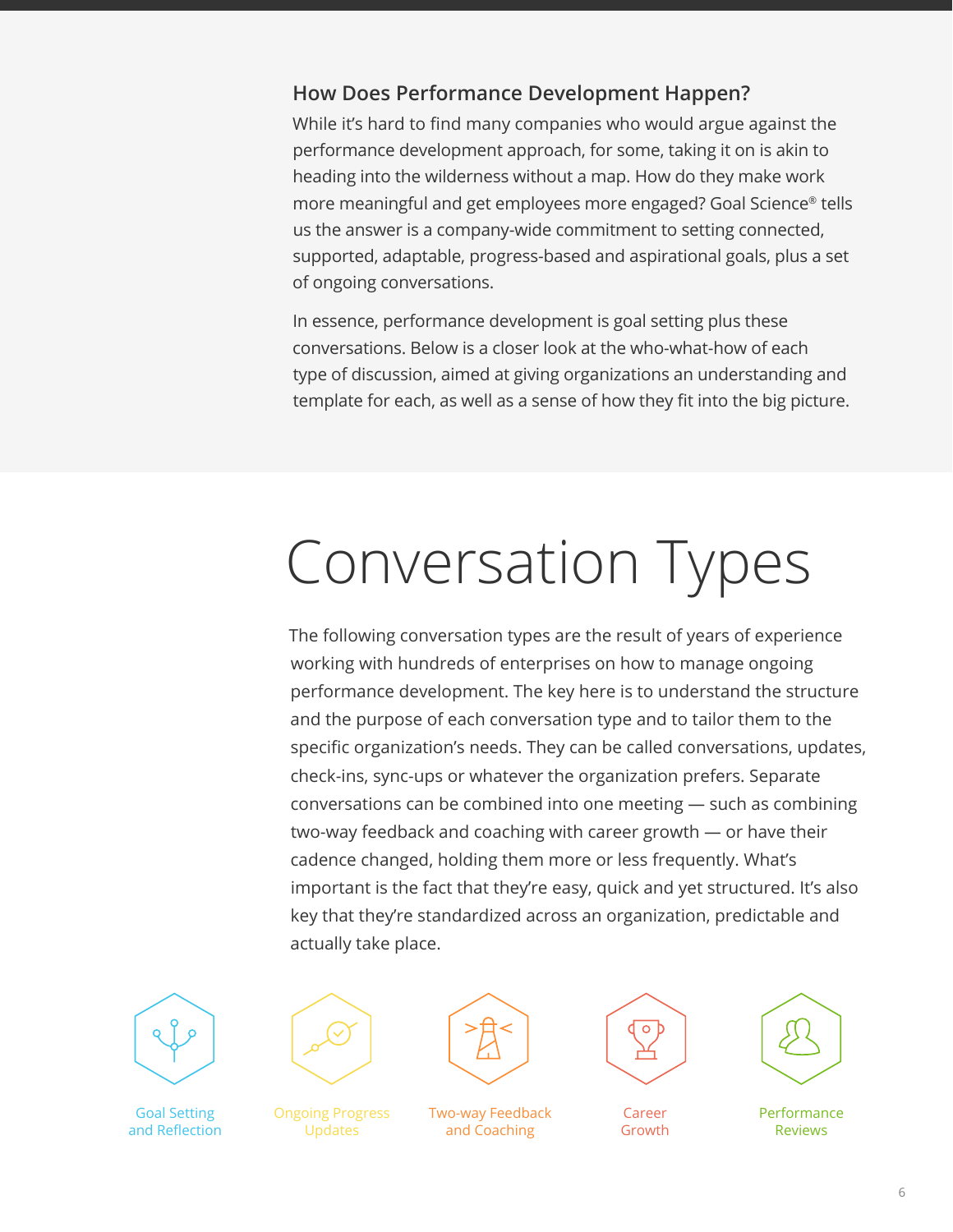

### Goal Setting and Reflection

This conversation is where the employee and manager establish the employee's annual plan and quarterly goals and priorities, as well as discuss how to align goals with the organization. It can also include reflection on the prior quarter or year, or even scoring of the prior quarter's goals, but the first goal of reflection should be to learn from it  $-$  to strengthen the goal muscle  $-$  and inform the next goalsetting period.

| <b>Timing/perspective:</b> | typically quarterly (beginning), forward and backward                                                                                                     |
|----------------------------|-----------------------------------------------------------------------------------------------------------------------------------------------------------|
| <b>Core question:</b>      | Did you achieve last quarter's goals? What are the top 3-5 things you're<br>going to work on this quarter?                                                |
| <b>Who answers:</b>        | employee, manager to provide input                                                                                                                        |
| Inputs:                    | employee goals past and present, reflection on past goals                                                                                                 |
| Conversation<br>prompts:   | How did you assess your goals from the last period?<br>Why: reflection, to strengthen goal muscle                                                         |
|                            | What goals do you plan to work on that will drive the greatest value for<br>your role, your team and the company?<br>Why: focus on high-priority items    |
|                            | Which of these goals aligns to key initiatives in the organization?<br>Why: alignment along priorities where the individual can provide<br>greatest value |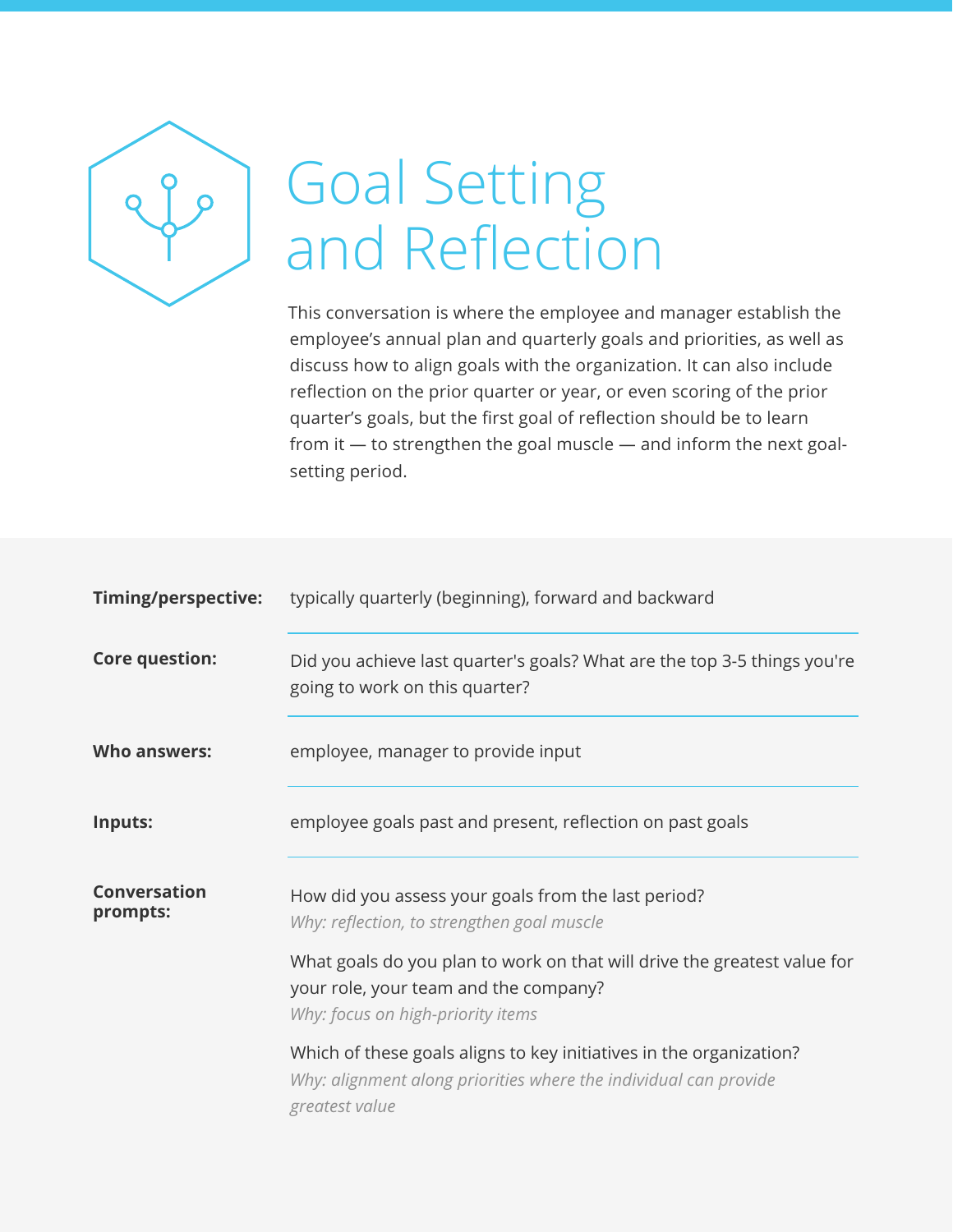

### Ongoing Progress Updates

These conversations are typically one-on-one, quick check-ins, in which the discussion focuses on the current state of the employee's work and progress to goals. In addition, employees and managers should uncover any dependencies that are preventing the employee from making progress, create any necessary action plans and adjust goals as necessary. Managers should be reminded to celebrate any employee accomplishments and victories.

| Timing/perspective:             | typically weekly or bi-weekly                                                                                                                                                             |
|---------------------------------|-------------------------------------------------------------------------------------------------------------------------------------------------------------------------------------------|
| <b>Core question:</b>           | How far along are you on your goals?                                                                                                                                                      |
| Who answers:                    | employee, manager to provide input                                                                                                                                                        |
| Inputs:                         | employee's progress on goals, reported by employee and/or goal                                                                                                                            |
| <b>Conversation</b><br>prompts: | How is the progress coming along on your goals?<br>Why: understand where progress is and is not happening, reminder to<br>celebrate any accomplishments and victories                     |
|                                 | Is there anything that is keeping you from achieving your goals?<br>Why: highlights goals that are at risk and focuses the conversation on<br>problem solving and identifying root causes |
|                                 | What goals need to be adjusted due to changing priorities?<br>Why: adapt to changing priorities to foster an environment where adjusting<br>goals is acceptable                           |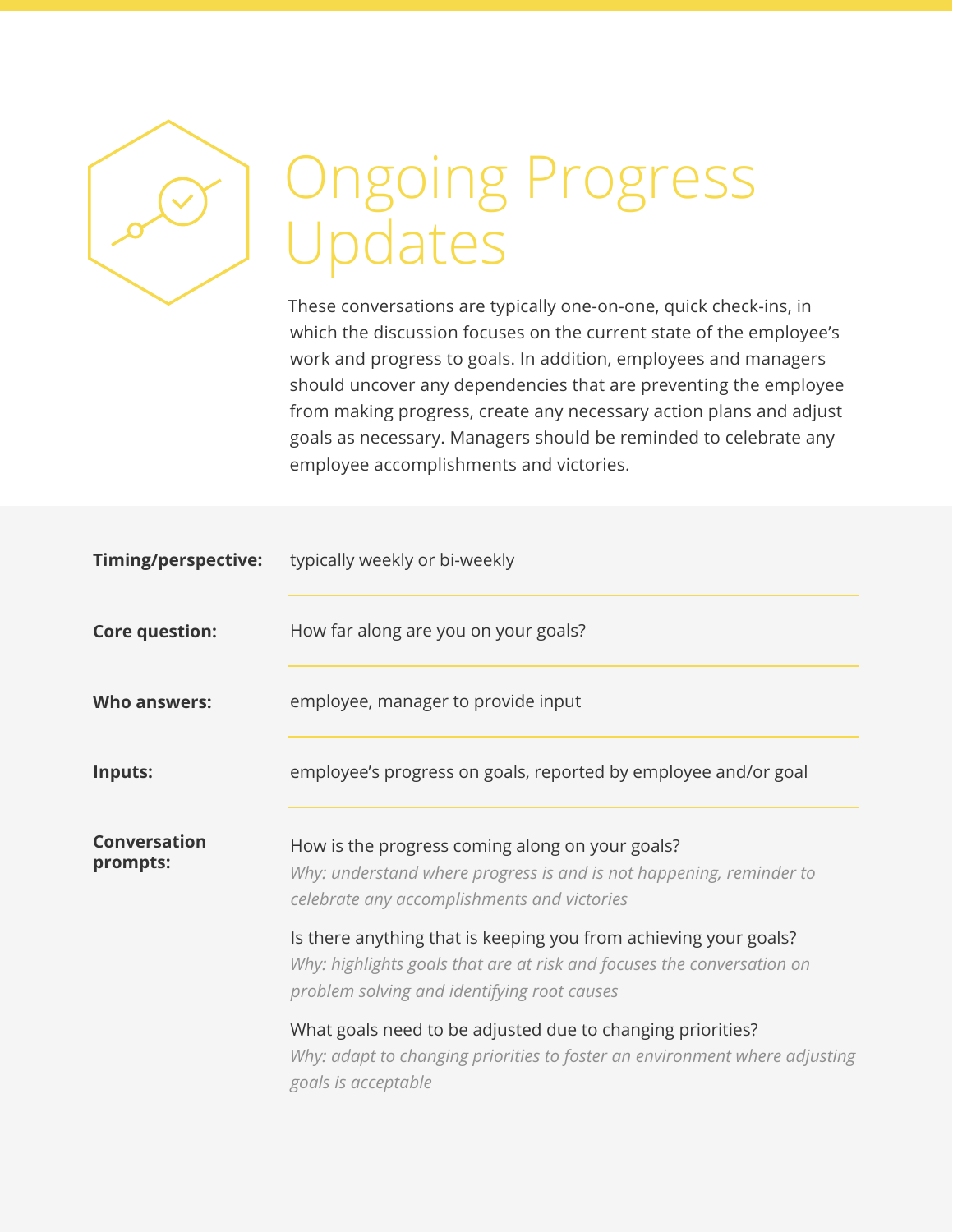

### Two-way Feedback and Coaching

In this conversation, the manager or team lead gives employees feedback and coaching to help them reach their full potential. The employee also gives feedback to the manager to uncover issues that might be keeping the employee from being successful. These conversations will help strengthen the relationship between the employee and manager and also ensure that they're working together in a way that will help both perform at their highest levels.

| Timing/perspective:      | typically quarterly, real time                                                                                                                                                      |
|--------------------------|-------------------------------------------------------------------------------------------------------------------------------------------------------------------------------------|
| <b>Core question:</b>    | How effective are you being in your role and at fulfilling your<br>potential? How can your manager best support you in being<br>successful and fulfilling your potential?           |
| <b>Who answers:</b>      | manager and employee respectively                                                                                                                                                   |
| Inputs:                  | manager feedback on employee, peer feedback and employee<br>feedback to manager                                                                                                     |
| Conversation<br>prompts: | What are behaviors/values that the employee should continue or stop<br>exhibiting?<br>Why: identify strengths and opportunities for development                                     |
|                          | What are you getting from your manager that you like and find helpful?<br>Why: continue delivering that feedback or performing these actions                                        |
|                          | What are you not getting from your manager that would help you be<br>more successful?<br>Why: start giving the employee the feedback or support that would enable<br><b>SUCCESS</b> |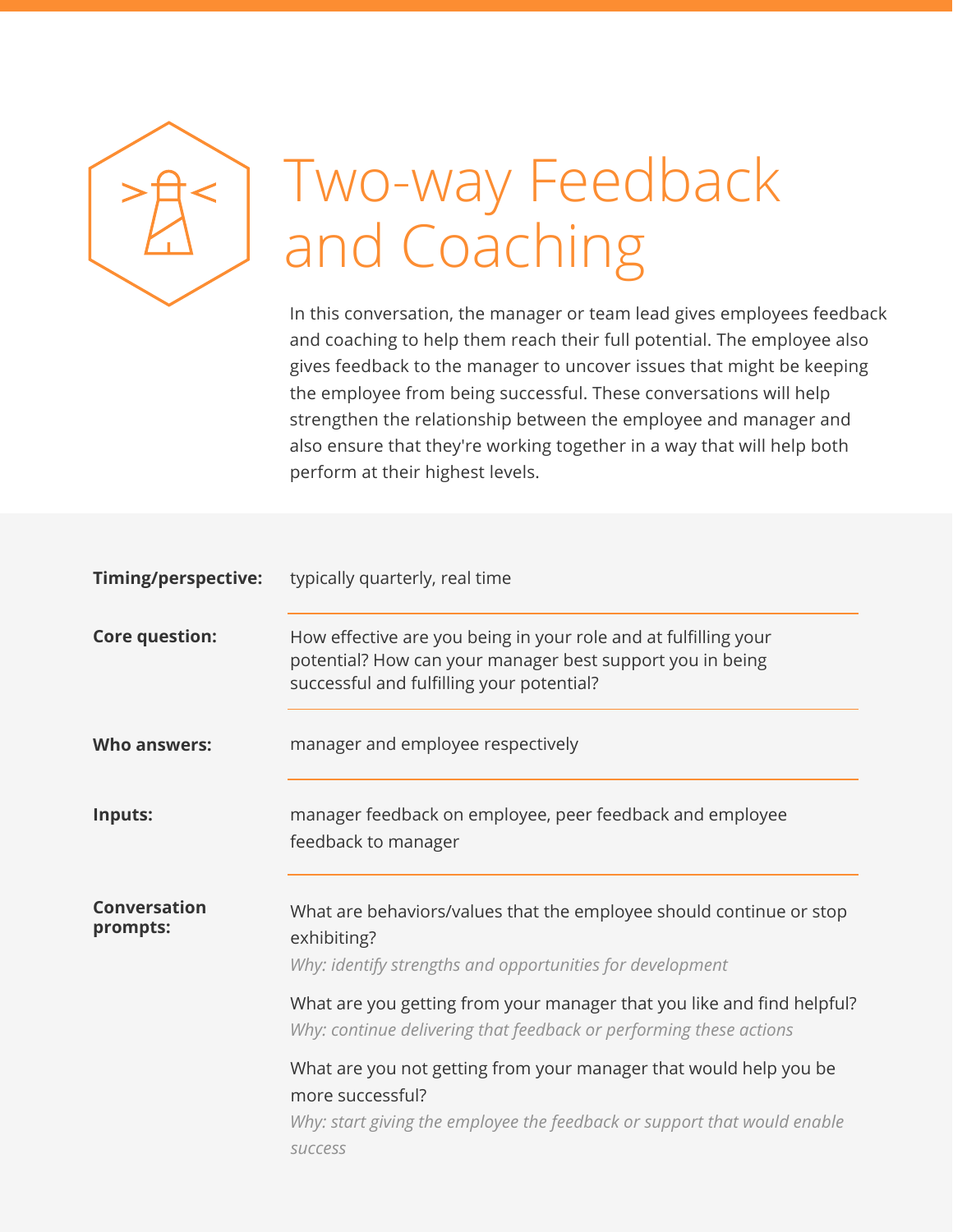

### Career Growth

This conversation concerns how the manager can, in the near- and long-term, help the employee develop skills and grow his/her career. The manager should work with the employee to identify career and professional growth opportunities that will reinforce the company's commitment to and investment in the employee.

| <b>Timing/perspective:</b>      | typically annual or semi-annual, forward-looking/long-term                                                                                                                                                            |
|---------------------------------|-----------------------------------------------------------------------------------------------------------------------------------------------------------------------------------------------------------------------|
| <b>Core question:</b>           | What are your career aspirations and how can we partner in order to<br>achieve them?                                                                                                                                  |
| Who answers:                    | employee, manager to provide input                                                                                                                                                                                    |
| Inputs:                         | employee desire to develop skills, grow and achieve potential                                                                                                                                                         |
| <b>Conversation</b><br>prompts: | In what specific areas do you want to grow/improve in order to achieve<br>your career goals and contribute positively to the success of the<br>company?<br>Why: identify career and professional growth opportunities |
|                                 | From a learning, growth and development standpoint, how can the<br>company help you get there?<br>Why: identify specific ideas to help demonstrate an investment in the<br>development of the employee                |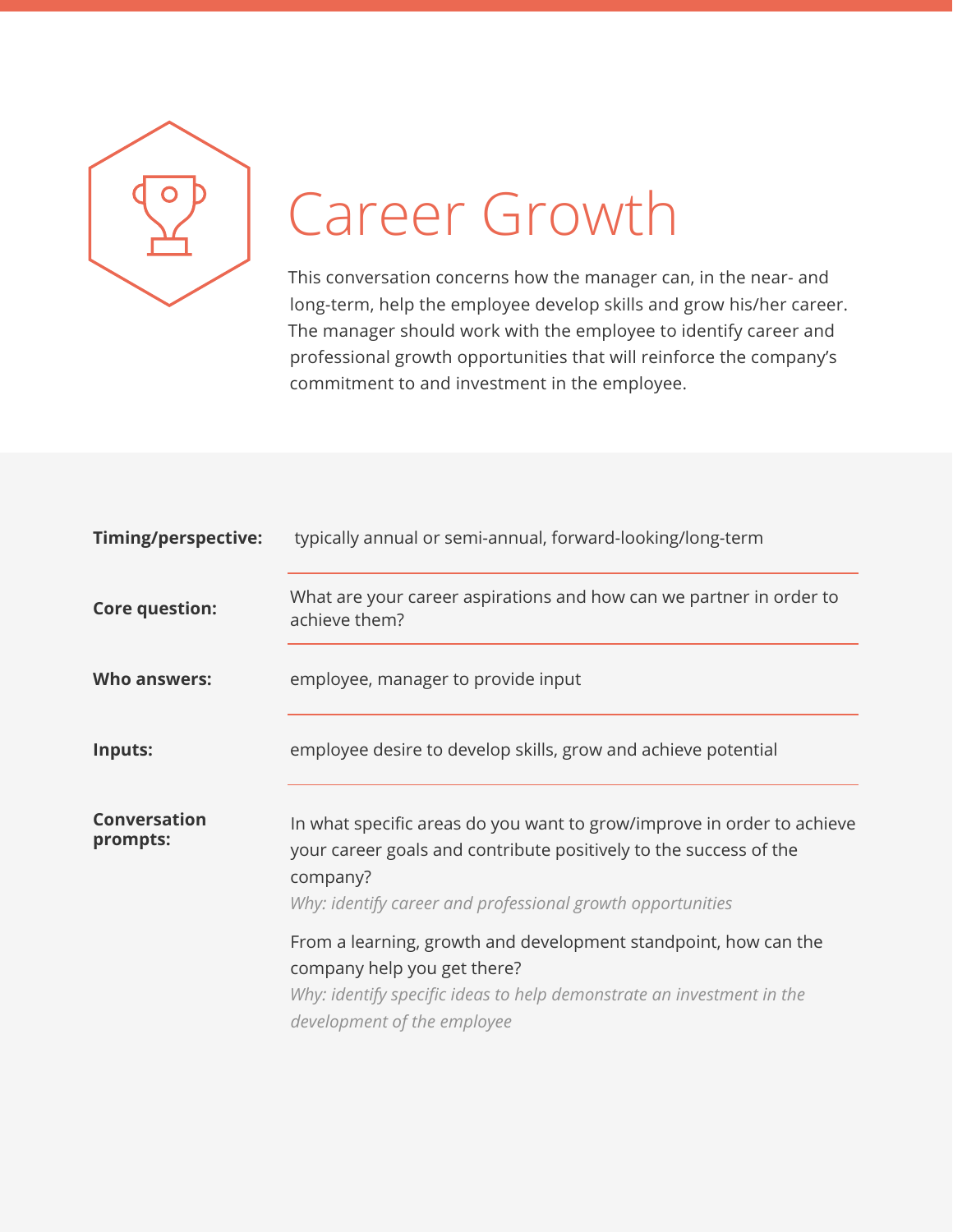

#### Performance Reviews

In this conversation, the manager provides feedback on what the employee has accomplished since their last performance review and how they accomplished it. The manager will coalesce many inputs of information including goal achievement, peer feedback and their demonstration of desired behaviors. This will help the employee understand how they've been performing and what they need to do to be even more successful. There shouldn't be any surprises in this conversation, it's mostly a summary of everything the manager and employee have already been talking about leading up to the review.

| typically annual or semi-annual, mostly backward-looking                                                                                                                                                                                                                                                                      |
|-------------------------------------------------------------------------------------------------------------------------------------------------------------------------------------------------------------------------------------------------------------------------------------------------------------------------------|
| how you have been performing in the last 6 months or year                                                                                                                                                                                                                                                                     |
| manager, employee to provide input                                                                                                                                                                                                                                                                                            |
| manager feedback on employee, goal achievement and peer<br>feedback (optional)                                                                                                                                                                                                                                                |
| How successful was the employee in achieving their goals?<br>Why: discuss if the employee achieved the goals of their role<br>What feedback do others have for the employee based on demonstrating<br>behaviors and values of the company?<br>Why: capture peer feedback as it relates to creating impact and desired results |
| in the current role<br>What coaching can you provide to help the employee fully realize his/her<br>potential?<br>Why: create a coaching plan                                                                                                                                                                                  |
|                                                                                                                                                                                                                                                                                                                               |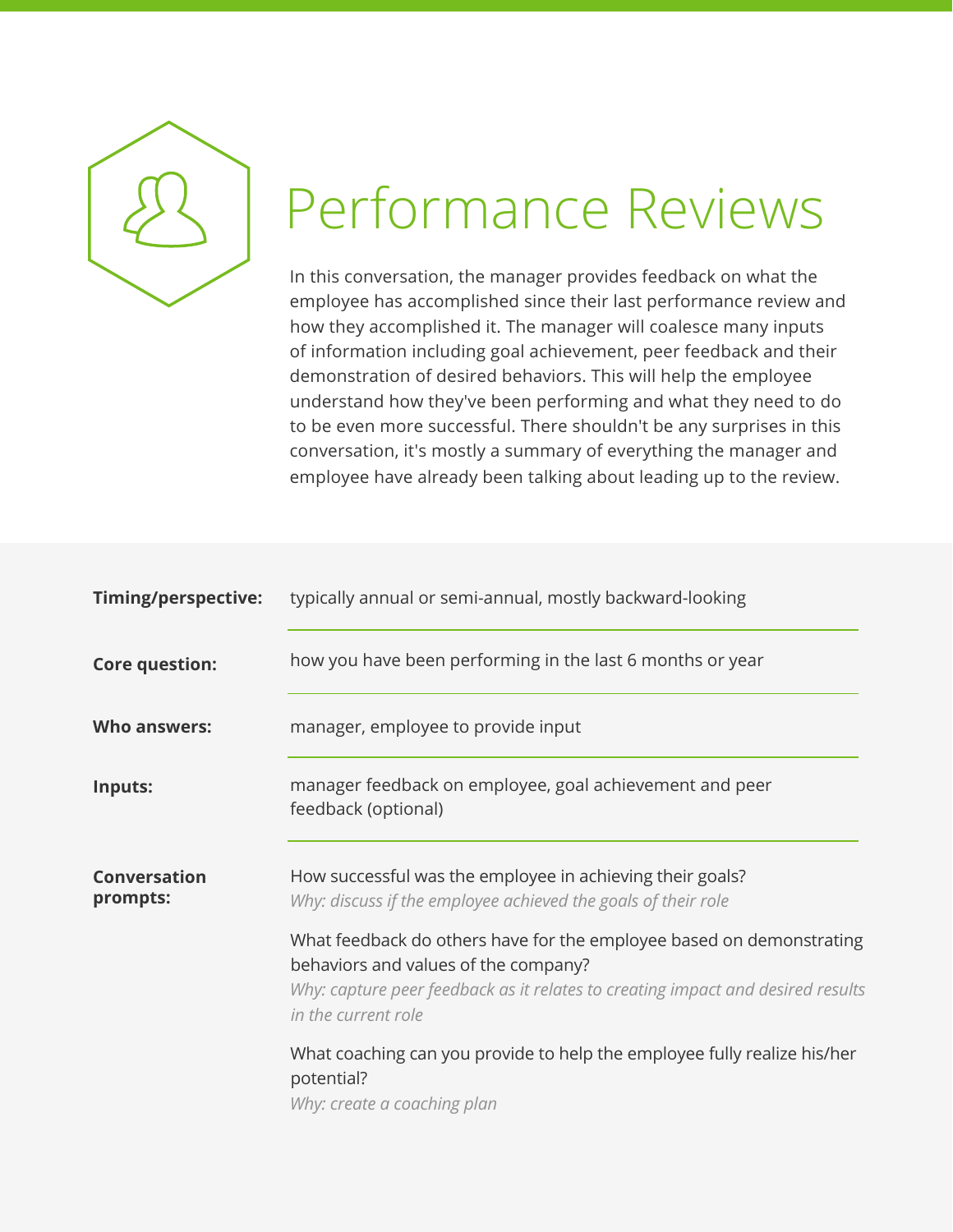### Facilitating Performance Development

To ensure success and to stay competitive, companies need to engage and align their workforces. Ongoing performance development provides the necessary framework to do so.

In addition, technology is available to ease the burden of implementing the standardized process across hundreds, thousands or tens of thousands of employees. Goal setting and performance development software such as BetterWorks® can facilitate every step of the process, sending alerts and reminders, capturing conversations and providing reports on data at the click of a button.

As many companies know, without technology to support new behavior changes, there's a high degree of risk that new processes aren't fully adopted. Sadly, there have even been companies that have moved from annual performance review conversations to regular check-ins where employees reported receiving even less feedback than under the traditional model, simply because the new process isn't being managed in a way that gives employees ongoing feedback.

A simple, user-friendly system that promotes transparency, communication and alignment through modules for goal setting and conversations can make all the difference in employee engagement and organizational success.